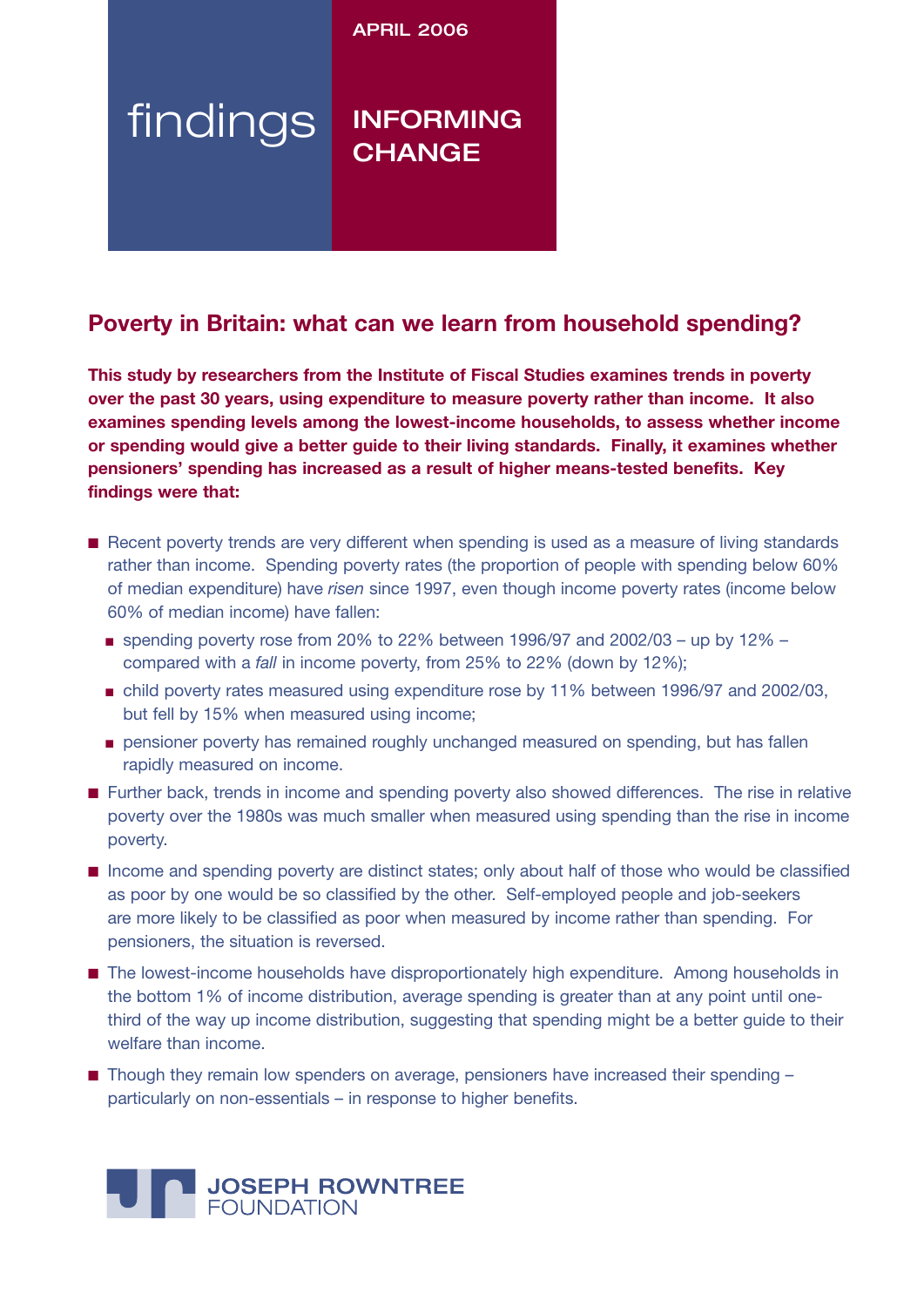# **Background**

Much of the recent policy debate surrounding poverty in Britain has focused on income as a measure of living standards. This report considers an alternative for measuring poverty that has been largely overlooked in the mainstream poverty debate in the UK: namely, household expenditure.

By examining trends in spending poverty, the intention was to learn more about longer-term poverty than by looking at income alone. This is because not all people with low incomes are long-term poor. By borrowing (or dipping into savings) when income is low, and saving (or repaying debt) when incomes are higher, people tend to achieve a more steady standard of living. Spending is therefore arguably a more reliable guide to longer-term resources than income measured in household surveys.

The study used data from the Family Expenditure Survey, the Expenditure and Food Survey and the Family Resources Survey to examine trends in poverty in Britain between 1974 and 2002/03.

#### Poverty and living standards

Real living standards have increased both over time and across generations, irrespective of whether the focus is on income or expenditure. However, this growth has not been uniform for all people. In the 1980s, households at the bottom of both the income and

spending distributions tended to experience lower rates of income and spending growth than those at the top. This pushed up substantially the relative poverty rates for both expenditure and income. But the rise in relative poverty measured by spending was less rapid than the rise in income poverty (see Figure 1).

Since Labour has been in power, the story has been very different: low-income households have experienced more rapid income growth than middle-income households, which has reduced income poverty. However, lowspending households have continued to see their expenditure rise less quickly than that of middle-spending households. This means that spending poverty has continued to rise. Since 1996/97, income poverty rates have fallen from 25% to 22% (in 2002/03), a fall of 12%. However, spending poverty rates have *risen* from 20% to 22%, a rise of 12%.

A similar story emerges for child poverty, one of the Government's key targets. Between 1996/97 and 2002/03, the child poverty rate measured using income fell from 34% to 29%, a drop of 15%. Based on expenditure, though, it increased from 24% to 27%, a rise of 11%. For another target group, pensioners, poverty rates are much higher and more stable when measured using spending rather than income. Using spending to measure living standards, pensioner poverty has not fallen since 1996/97.





Source: Authors' calculations from the Family Expenditure Survey and Family Resources Survey (various years). Note: Poverty rate is defined as the proportion of individuals with spending (income) below 60% of the median spending (income). Data is drawn for calendar years up to and including 1992, and fiscal years thereafter. Income is after housing costs, and expenditure does not include housing.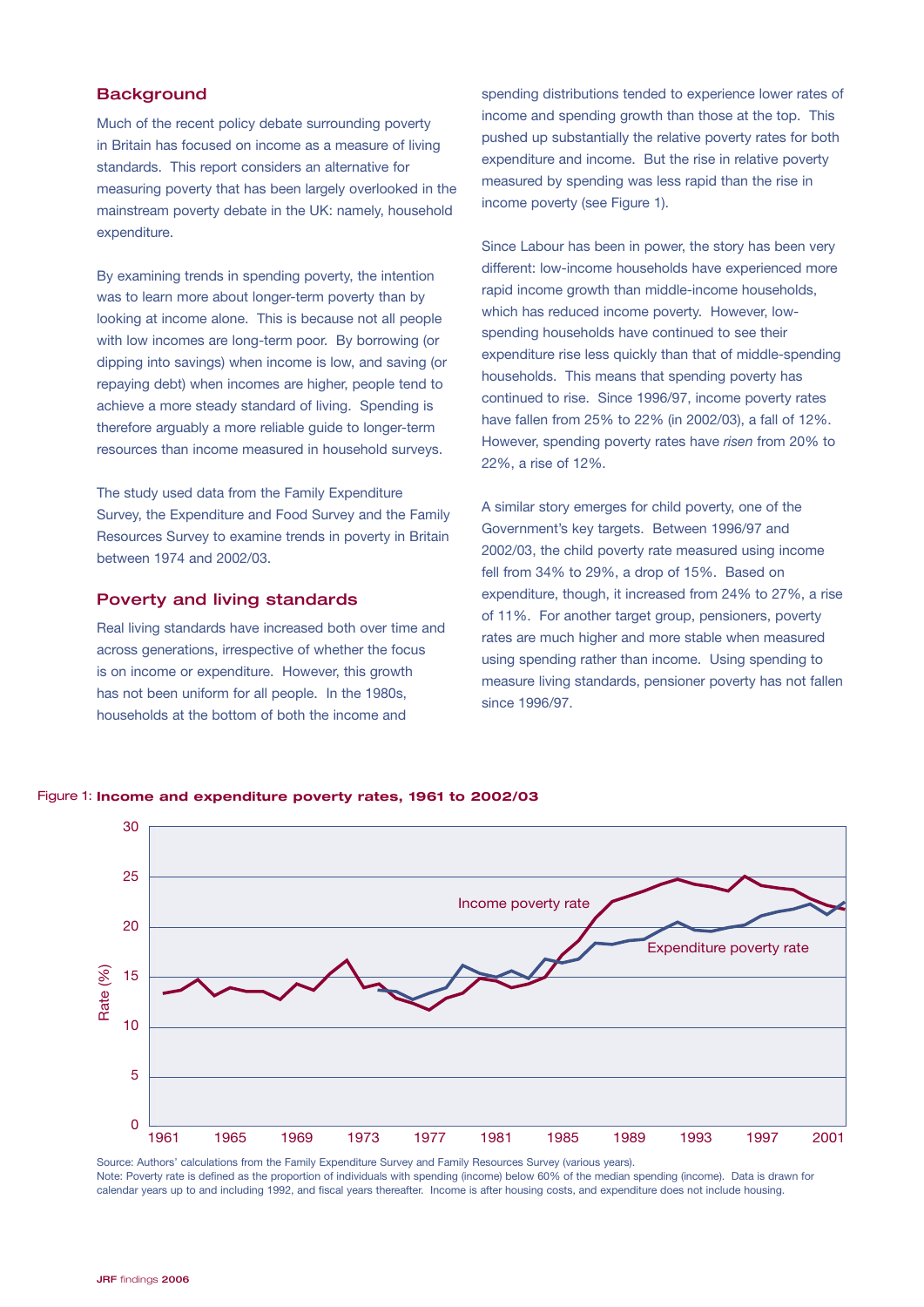# Who is poor?

Using spending as a measure also alters the perception of who is poor. In 2002/03, the income poverty rate for self-employed people (23%) was much higher than the spending poverty rate (13%). The picture was similar for those seeking work. This suggests that low incomes were a transitory state for some of these people, and that they were using savings or borrowing to maintain their standard of living. For retired and pensioner households, spending poverty rates were much higher than income poverty rates, highlighting the fact that many older people spend well below their income level.

Income poverty and spending poverty are quite distinct states: only around half of people classified as poor on one measure would simultaneously be classified as on one measure would simultaneously be classified as<br>poor on the other. Very low-income households (those in around the bottom 2% of the income distribution) on average have levels of spending much higher than their income alone would suggest (see Figure 2). This phenomenon could be due to two factors: either very lowincome households have only temporarily low incomes, fund their expenditure; or very low incomes are measured with error. In contrast, very low-spending households tend to have very low incomes, commensurate with their spending levels. This suggests that spending might be a preferable measure of well-being for the very poorest 5

in society. A more reliable impression of those with the lowest standards of living might be obtained by examining those recorded at the bottom of the spending distribution rather than the bottom of the income distribution.

# Increased benefit entitlements for pensioners – the effect on expenditure

Since 1999, a series of reforms to the means-tested benefits system have benefited poor pensioner households: the introduction of the Minimum Income Guarantee and Pension Credit; the equalisation of pensioner premiums in Income Support at the highest rate for all pensioners; real increases in the state pension; and winter fuel payments. Between April 1996 and April 2002, the real entitlements to state benefits for non-disabled pensioners aged 60-74 with no private income rose by around 25%. For those aged 80 or more, the rise was around 15%.

and are running down savings or accumulating debt to Guarantee in 1999 raised the spending of eligible Using statistical techniques to isolate the effects of these policy changes on pensioner spending, the study estimated that the introduction of the Minimum Income Guarantee in 1999 raised the spending of eligible pensioners by around 10% relative to non-eligible pensioners. This additional spending went almost entirely on 'non-basic' items, i.e. goods and services other than food, housing and fuel.





Source: Authors' calculations from the Family Expenditure Survey/Expenditure and Food Surveys for 2001/02 and 2002/03. Notes: The 2001/02-2002/03 household population is divided into 100 equally sized groups ('percentiles') according to their income after housing costs (AHC). The chart shows the bottom half of the income distribution, with the poorest 1% on the left and the middle of the distribution on the right. At each percentile is plotted the median household income of households in that percentile, the median expenditure, and the 25th and 75th percentiles of expenditure.